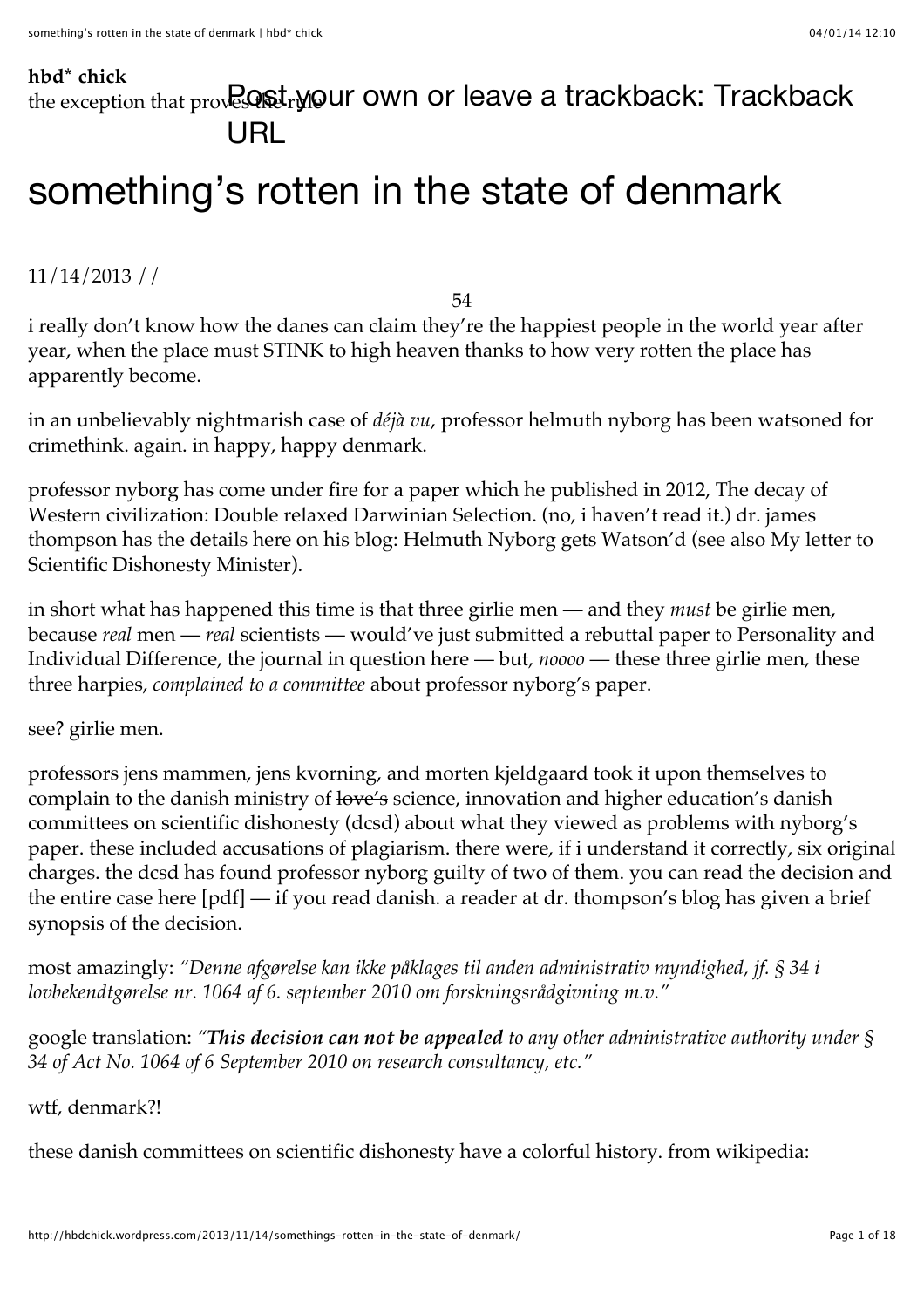*"Previously obscure, the DCSD became embroiled in controversy after its January 2003 decision that the 2001 book The Skeptical Environmentalist by Bjørn Lomborg was 'clearly contrary to the standards of good scientific practice', due to the author's systematically biased choice of data, and objectively was scientifically irredeemable, but Lomborg himself could not be subjectively convicted of intentional or gross negligence. Lomborg had argued in his book that claims by environmentalists about global warming, overpopulation, deforestation, and other matters are not scientifically substantiated. The DCSD further held that because of Lomborg's lack of scientific expertise, he had not shown intentional or gross negligence, and acquitted him of the accusations of scientific dishonesty.*

*"In February 2003, Lomborg filed a complaint with the Ministry, and in December 2003, the Ministry found that the DCSD's handling of the investigation in the case had been improper, and remitted it for reexamination. In March 2004, the DCSD stated that since its finding had been to acquit Lomborg of the charges of scientific dishonesty (although they had criticized his biased selection of data), there was no basis to re-open the investigation, and dismissed the case.*

*"The original DCSD decision about Lomborg provoked a petition among Danish academics. 308 scientists, many of them from the social sciences, criticised the DCSD's methods in the case and called for the DCSD to be disbanded." (see also [nature.](http://www.nature.com/nature/journal/v421/n6924/full/421681b.html))*

ah ha! i see. so the dcsd is the place to go in denmark if you want to whine about some politically incorrect research/opinions and hope to scupper the career of whomever the crimethinker happens to be. gotcha.

from that wikipedia article, we learn that professor mammen, one of the whiners to the dcsd this time, was formerly a member of this board of inquisitors the dcsd, but he resigned in a huff the last time professor nyborg was brought before the committee to recant…er…i mean, defend himself:

*"The DCSD was involved in another controversy investigating a paper on sex and intelligence authored by Helmuth Nyborg. After the DCSD cleared Nyborg of the charges of scientific misconduct, two Aarhus University professors, Lise Togeby and Jens Mammen resigned from their positions in the DCSD, citing that the DCSD operated from too narrow of a framework."*

maybe they were disappointed that they couldn't test whether or not professor nyborg would float.

we've recently been discussing on the blog here [authoritarian personality types and behaviors](http://hbdchick.wordpress.com/2013/11/07/our-political-nature-and-authoritarianism/)  including left-wing authoritarianism which [van hiel, et al.,](http://www.jstor.org/stable/3792538) found in the populace in flemish belgium, but *only* in extreme left-wing parties like the communist and stalinist(!) parties of that country. i think that, perhaps, we may be seeing an example of left-wing authoritarianism in action in this case.

van hiel, et al., only looked at willingness to use violence and willingness to submit to a strong leader as characteristics of left-wing authoritarianism, and i'm certainly not accusing any of these men of being willing to use physical violence against anybody (there's no evidence at all for that) — *however* they *do* seem willing to go to some extreme measures to shut nyborg up. rather than simply provide evidence that his conclusions are wrong, which is what a scientist ought to do,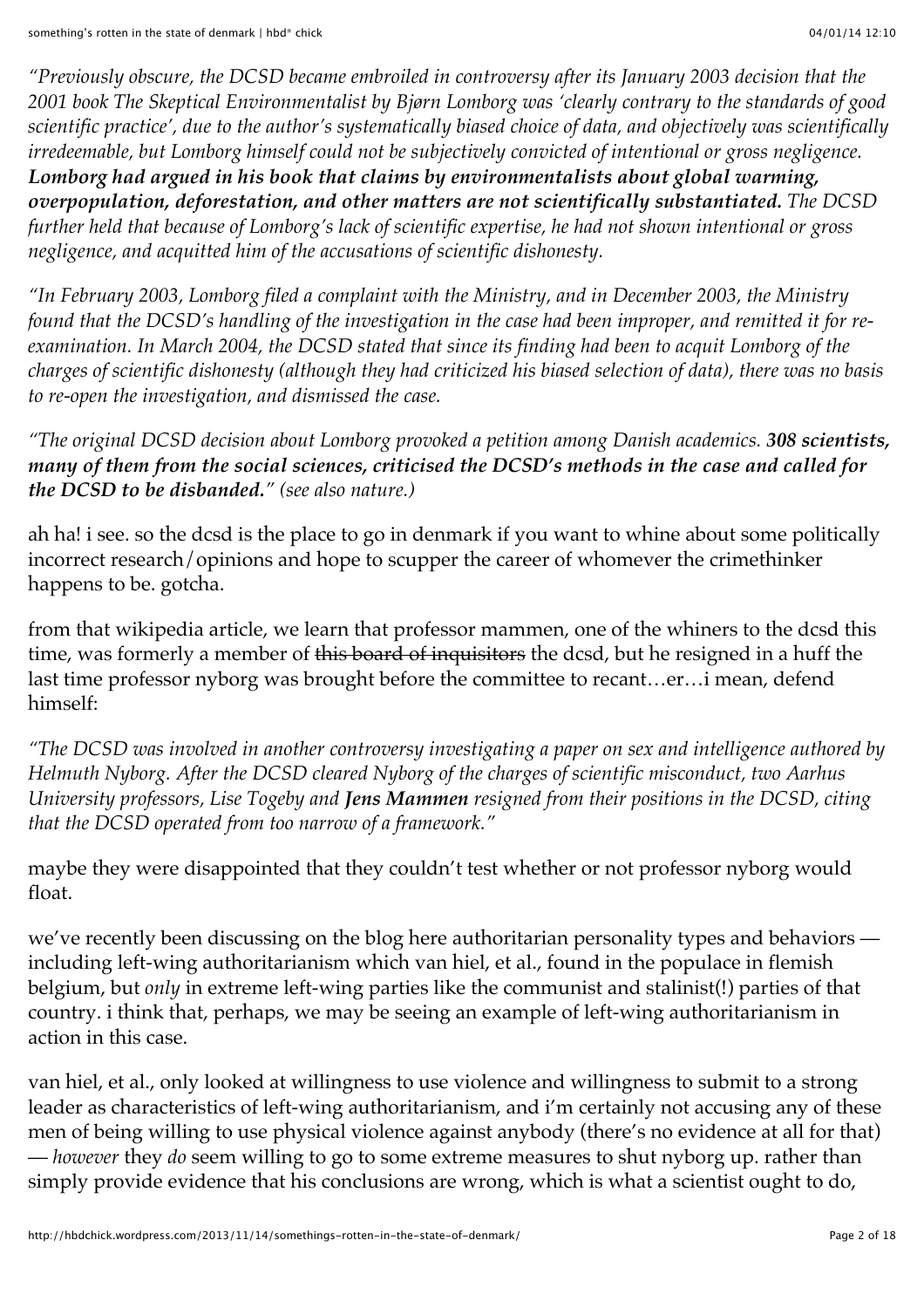they attack him in the danish media (apparently) and drag him repeatedly before ridiculous committees. in other words, they have been trying to destroy his reputation and his career, rather than to engage with his arguments.

all of this sounds extreme to me — left-wing authoritarian, in fact. and — surprise, surprise! one of these three fellows, professor mammen, was actually a member of a communist party in [denmark for fourteen years \(1974-1988\) \[in danish\]. not that there's anything wrong with that! h](http://danskernesparti.dk/archives/1426)e's perfectly entitled to belong to any party he wants. but *a communist party*, according to van hiel, et al., is *exactly* where we should expect to find left-wing authoritarians in western europe.

professor kjeldgaard has also acted in some extreme ways wrt professor nyborg. he, in fact, keeps [an entire blog/website devoted to tracking nyborg.](http://eugenik.dk/) yeah. weird. google translation:

*"The most advanced eugenics (eugenics) advocacy in Denmark is Emeritus Professor Helmuth Nyborg, a former employee at the Department of Psychology, University of Aarhus.*

*"Eugenik.dk dedicated to documenting the international network of eugenicists, their scientific tinkering, and the so-called 'Nyborg case' a case of scientific misconduct raised by Aarhus University against Helmuth Nyborg in 2002."*

again, he's perfectly entitled to be weird like this imho, but it *does* come off as rather…stalker-ish. (why not just write rebuttal articles??)

# **i am tired of these watsonings, richwinings, derbyshearings, and nyborgizations. GROW UP PEOPLE!! act like academics engaged in the search for facts and the truth for a change!**

someone over at dr. thompson's blog [quoted steven pinker](http://drjamesthompson.blogspot.com/2013/11/helmuth-nyborg-gets-watsond.html?showComment=1384422265650#c3494014103510341540) on the last time professor nyborg was watsoned. i think i'll quote him, too:

*"I am writing to protest the shocking and disgraceful treatment of Dr. Helmuth Nyborg following publication of his report on possible gender differences in average IQ scores. Dr. Nyborg may be mistaken, but the issue he is addressing is a factual one, and can only be evaluated by an open examination of the evidence. To 'investigate' him, shut down his research, or otherwise harass him because his findings are politically incorrect is unworthy of an institution dedicated to the understanding of reality. It is reminiscent of the persecution of Galileo, the crippling of Soviet science and agriculture under Lysenko, and the attempt of the American religious right wing to inhibit the teaching of evolution in the schools.*

*"No one has the right to legislate the truth. It can only be discovered by free inquiry, and that includes investigations that may make people uncomfortable. This is the foundation of liberal society, and it is threatened by attempts to interfere with Dr. Nyborg and his research. If he is incorrect, that will be established by a community of scholars who examine his evidence and arguments and criticize them in open forums of debate, not by the exercise of force to prevent him from pursuing his research. These are the tactics of a police state, and bring shame on any institution that uses them."*

# hear, hear!

**update:** see also – [Danish Government Tries to Censor Science it Doesn't Like](http://www.amren.com/news/2013/11/danish-government-tries-to-censor-science-it-doesnt-like/) by helmuth nyborg @american renaissance (thanks, elijah!).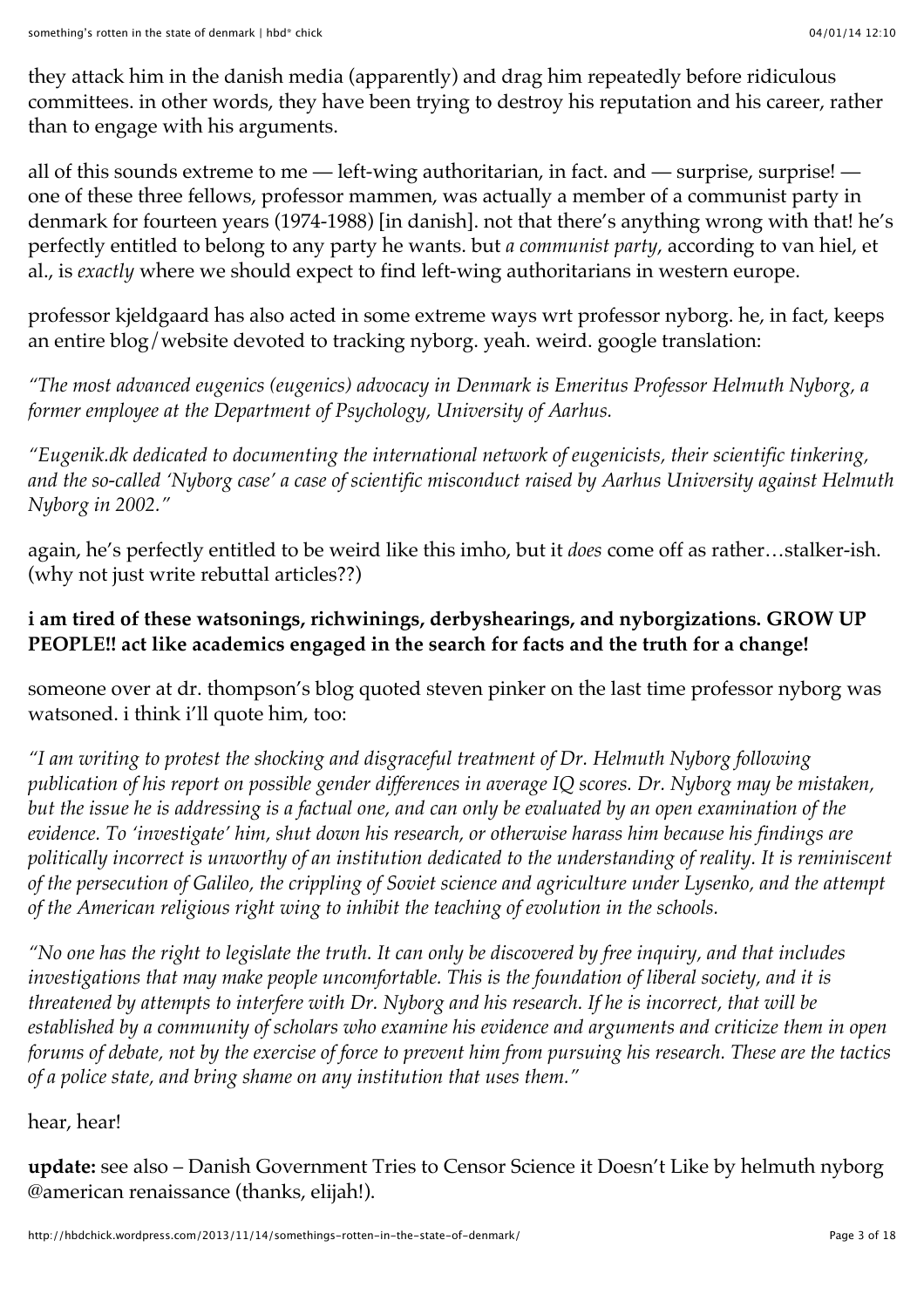previously: ["to disbelieve in witchcraft is the greatest of heresies"](http://hbdchick.wordpress.com/2013/05/12/to-disbelieve-in-witchcraft-is-the-greatest-of-heresies/)

(note: comments do not require an email. [girlie men.](http://i4.photobucket.com/albums/y137/thegreatzarquon/Sub-Album%201/schwarzenegger_hamlet.png))

[About these ads](http://en.wordpress.com/about-these-ads/)

[Tags](http://hbdchick.wordpress.com/tag/double-double-toil-and-trouble-fire-burn-and-caldron-bubble/) [are you happy now?](http://hbdchick.wordpress.com/tag/are-you-happy-now/)[,](http://hbdchick.wordpress.com/tag/double-double-toil-and-trouble-fire-burn-and-caldron-bubble/) [crimethink](http://hbdchick.wordpress.com/tag/crimethink/)[,](http://hbdchick.wordpress.com/tag/double-double-toil-and-trouble-fire-burn-and-caldron-bubble/) [denmark](http://hbdchick.wordpress.com/tag/denmark/)[, double double toil and trouble - fire burn and](http://hbdchick.wordpress.com/tag/double-double-toil-and-trouble-fire-burn-and-caldron-bubble/) caldron bubble, [girlie men,](http://hbdchick.wordpress.com/tag/girlie-men/) [happy happy denmark,](http://hbdchick.wordpress.com/tag/happy-happy-denmark/) [helmuth nyborg,](http://hbdchick.wordpress.com/tag/helmuth-nyborg/) [iq research,](http://hbdchick.wordpress.com/tag/iq-research/) left-wing [authoritarianism, pc makes me wanna puke, pc makes you absolutely f\\*cking insane, pc](http://hbdchick.wordpress.com/tag/left-wing-authoritarianism/) [makes](http://hbdchick.wordpress.com/tag/pc-makes-you-dangerous/) you dangerous, [pc makes you stoopid,](http://hbdchick.wordpress.com/tag/pc-makes-you-stoopid/) [science,](http://hbdchick.wordpress.com/tag/science/) [steven pinker,](http://hbdchick.wordpress.com/tag/steven-pinker/) [the ministry of love,](http://hbdchick.wordpress.com/tag/the-ministry-of-love/) [watsoning,](http://hbdchick.wordpress.com/tag/watsoning/) [witch hunt](http://hbdchick.wordpress.com/tag/witch-hunt/)

Categories [other stuff,](http://hbdchick.wordpress.com/category/other-stuff/) [political correctness s\\*cks](http://hbdchick.wordpress.com/category/political-correctness-scks/)

# 54 comments

*[elijahlarmstrong](http://elijahlarmstrong.wordpress.com/)* [11/14/2013 at 9:27 PM](http://hbdchick.wordpress.com/2013/11/14/somethings-rotten-in-the-state-of-denmark/#comment-35973) There's a good article about the Nyborg case on American Renaissance.

*[AKarlin](http://akarlindotcom.wordpress.com/)* [11/14/2013 at 9:44 PM](http://hbdchick.wordpress.com/2013/11/14/somethings-rotten-in-the-state-of-denmark/#comment-35974) (1) Doubt its a case of left-wing authoritarianism per se. The PC consensus in Europe and for the most part in the US is *bipartisan*. The complainers could well be neoliberals for all we know.

(2) Another thought that popped into my head is that although communitarian-family places might be inherently more disposed to leftist totalitarianism, as is Todd's and your thesis, there was also a lot of internal disgruntlement and opposition to it. In places like Denmark or Sweden, *should* something like Stalinism appear *and* survive for a few years, the totalitarianism there would probably become far more "perfect" than anything seen in the old socialist bloc.

*[hbd chick](http://hbdchick.wordpress.com/)* [11/14/2013 at 9:55 PM](http://hbdchick.wordpress.com/2013/11/14/somethings-rotten-in-the-state-of-denmark/#comment-35975)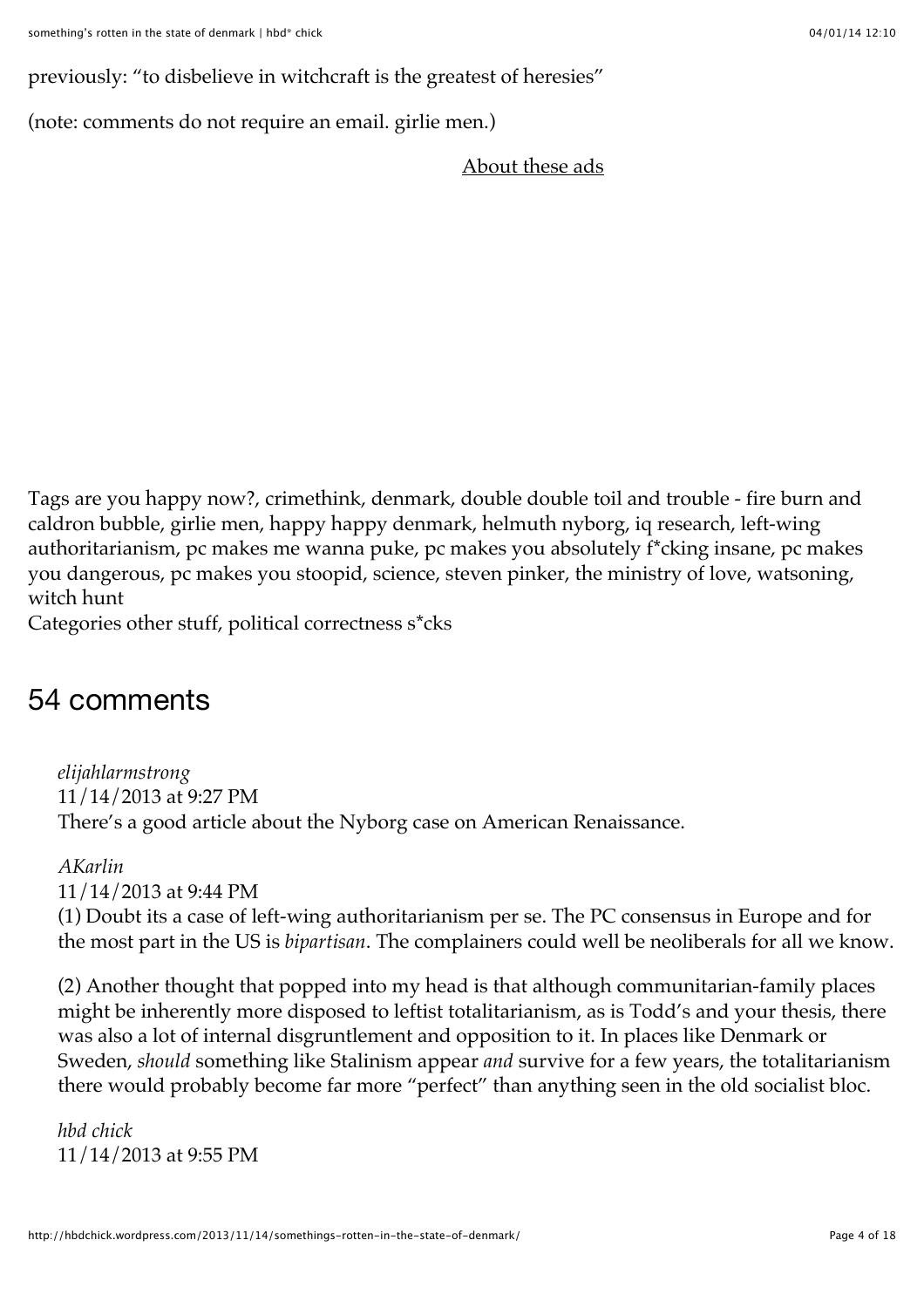@anatoly – *"Doubt its a case of left-wing authoritarianism per se. The PC consensus in Europe and for the most part in the US is bipartisan. The complainers could well be neoliberals for all we know."*

i was really just talking about this guy mammen. he's a *very* good candidate for being a leftwing authoritarian having been in denmark's communist party for 14 years!

*[hbd chick](http://hbdchick.wordpress.com/)* [11/14/2013 at 9:56 PM](http://hbdchick.wordpress.com/2013/11/14/somethings-rotten-in-the-state-of-denmark/#comment-35976) @anatoly – *"In places like Denmark or Sweden, should something like Stalinism appear and survive for a few years, the totalitarianism there would probably become far more 'perfect' than anything seen in the old socialist bloc."*

i'd put money on that, too. far, far more conformist in scandinavia/ germanic countries than eastern europe!

*[hbd chick](http://hbdchick.wordpress.com/)* [11/14/2013 at 9:57 PM](http://hbdchick.wordpress.com/2013/11/14/somethings-rotten-in-the-state-of-denmark/#comment-35977) @elijah – *"There's a good article about the Nyborg case on American Renaissance."*

thanks!

*[AKarlin](http://akarlin.com/)* [11/14/2013 at 10:21 PM](http://hbdchick.wordpress.com/2013/11/14/somethings-rotten-in-the-state-of-denmark/#comment-35979) *i was really just talking about this guy mammen. he's a very good candidate for being a left-wing authoritarian having been in denmark's communist party for 14 years!*

The foibles of reading overly quickly. Missed that part!

*[hbd chick](http://hbdchick.wordpress.com/)* [11/14/2013 at 10:26 PM](http://hbdchick.wordpress.com/2013/11/14/somethings-rotten-in-the-state-of-denmark/#comment-35981) @anatoly – i like your hat!  $(^{\wedge} \Delta)$ 

*Puzzle Pirate (@PuzzlePirate)* [11/14/2013 at 11:32 PM](http://hbdchick.wordpress.com/2013/11/14/somethings-rotten-in-the-state-of-denmark/#comment-35983) [Paper here: https://lesacreduprintemps19.files.wordpress.com/2011/04/nyborg-2011-the](https://lesacreduprintemps19.files.wordpress.com/2011/04/nyborg-2011-the-decay-of-western-civilization-double-relaxed-darwinian-selection.pdf)decay-of-western-civilization-double-relaxed-darwinian-selection.pdf

*See No Evol* [11/15/2013 at 2:30 AM](http://hbdchick.wordpress.com/2013/11/14/somethings-rotten-in-the-state-of-denmark/#comment-35989) *i am tired of these watsonings, richwinings, derbyshearings, and nyborgizations. GROW UP PEOPLE!! act like academics engaged in the search for facts and the truth for a change!*

Yeah. And what does the left get out of its dishonesty and disregard for the truth? Just money, power and the chance to grind its enemies into the dirt.

Trying to shame people who are shameless won't work. English had to borrow the word and concept "chutzpah" from another language. This is a struggle about HBD in more ways than one.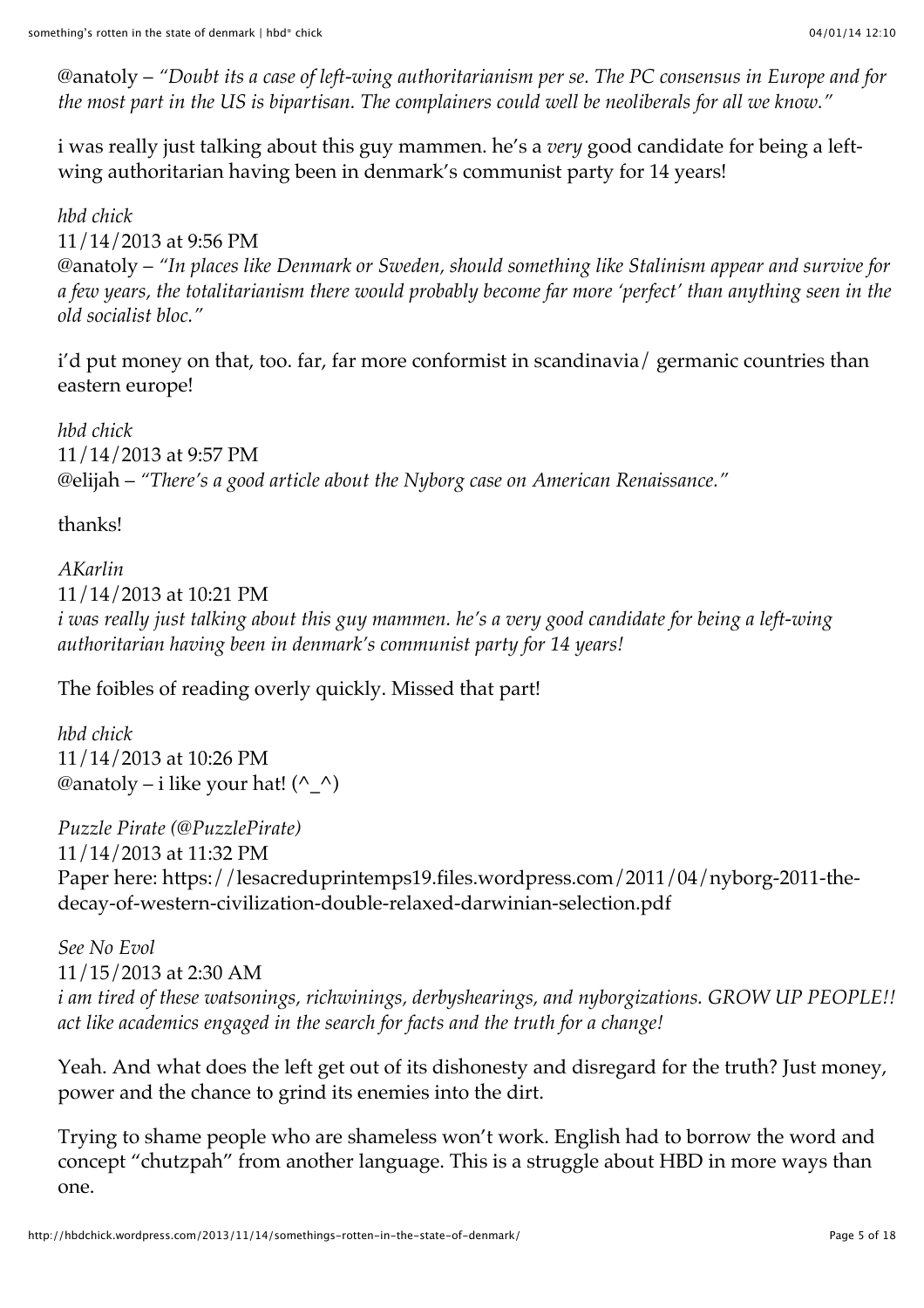[Free speech and its chief enemies](http://www.vdare.com/articles/a-jewish-conservative-wonders-is-free-speech-really-a-jewish-tradition)

#### *[JayMan](http://jaymans.wordpress.com/)*

[11/15/2013 at 5:30 AM](http://hbdchick.wordpress.com/2013/11/14/somethings-rotten-in-the-state-of-denmark/#comment-35991)

About how they treated Nyborg's there's really only one thing to say (start at 1:51 if it doesn't on its own):



*[JayMan](http://jaymans.wordpress.com/)* [11/15/2013 at 5:31 AM](http://hbdchick.wordpress.com/2013/11/14/somethings-rotten-in-the-state-of-denmark/#comment-35992) About the term "Watsoning", does anyone know who coined it?

#### *Sisyphean*

#### [11/15/2013 at 7:39 AM](http://hbdchick.wordpress.com/2013/11/14/somethings-rotten-in-the-state-of-denmark/#comment-35996)

Mommy! Doctor Nyborg is saying mean stuff I don't like and he's hurting my feelings! Put him in the corner!

 $\sim$ S

*panjoomby* [11/15/2013 at 8:20 AM](http://hbdchick.wordpress.com/2013/11/14/somethings-rotten-in-the-state-of-denmark/#comment-35998) (edited for space & privacy:) Dear so & so's Personality & Individual Differences is a peer-reviewed journal. Science has no need of a superfluous higher court (which may contain members with a conflict of interest). The latter is how people were found guilty of witchcraft...

…familiar with Jonathan Haidt's research on the potential for bad science if certain hypotheses are taboo? one wonders if the court is even familiar with Occam's Razor.

…left academia in part because of the chilling climate created by the liberal field's zeal to enforce beliefs on others – did not have the heart for such a fray as Dr. Nyborg finds himself in.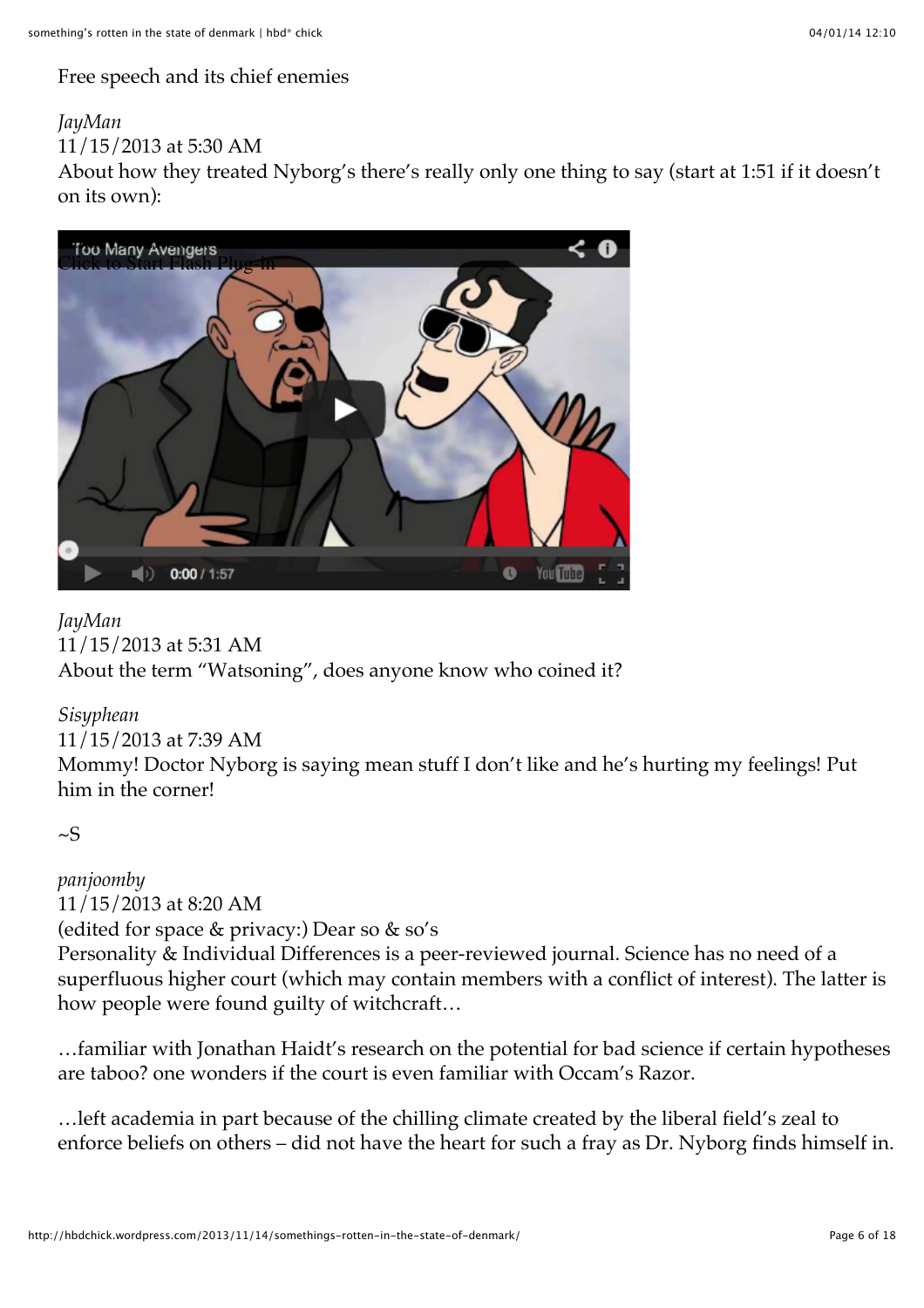Psychology needs all the science it can get – it does not benefit from interference with its process. Science works best, as Dr. Haidt points out, when all hypotheses are allowed to be considered. ciao/cheers/etc.

L'homme n'est pas ni ange ni bête, et le malheur veut que qui veut faire l'ange fait la bête – Pascal

*Vasilis* [11/15/2013 at 9:21 AM](http://hbdchick.wordpress.com/2013/11/14/somethings-rotten-in-the-state-of-denmark/#comment-35999) What are the practical consequences of being convicted by the DCSD? Which is the penalty that cannot be appealed?

*[hbd chick](http://hbdchick.wordpress.com/)* [11/15/2013 at 5:26 PM](http://hbdchick.wordpress.com/2013/11/14/somethings-rotten-in-the-state-of-denmark/#comment-36006) @puzzle pirate – *"Paper here"*

thank you, sir!  $(^{\wedge} \wedge)$ 

*[hbd chick](http://hbdchick.wordpress.com/)* [11/15/2013 at 5:30 PM](http://hbdchick.wordpress.com/2013/11/14/somethings-rotten-in-the-state-of-denmark/#comment-36007) @see no evol – *"Trying to shame people who are shameless won't work."*

these people care about reputation — that's why they go after the reputations of their "enemies."

they care *deeply* what the rest of the world thinks about them and lack integrity. if (when) the reigning ideology of the day shifts, they will be at the head of the stampeding herd trying to keep their positions as "leaders."

mock them. mock them 'til they cry like the little girls that they are. (spineless cowards!)

*[hbd chick](http://hbdchick.wordpress.com/)* [11/15/2013 at 5:41 PM](http://hbdchick.wordpress.com/2013/11/14/somethings-rotten-in-the-state-of-denmark/#comment-36008) @jayman – *"About how they treated Nyborg's there's really only one thing to say…"*

heh!  $(^{\wedge} \_^{\wedge})$  exactly.

@jayman – *"…start at 1:51 if it doesn't on its own."*

actually, the whole thing is pretty funny.  $(\sim\_\wedge)$ 

@jayman – *"About the term 'Watsoning', does anyone know who coined it?"*

i dunno! was it steve sailer? i really don't know.

i know it was john derbyshire who coined "derbyshorn" about himself. since that seems to be past tense to me, i've been assuming that the present tense is "to derbyshear" ("derbyshearing"). don't know if i've got that right or not.  $(\sim\_\wedge)$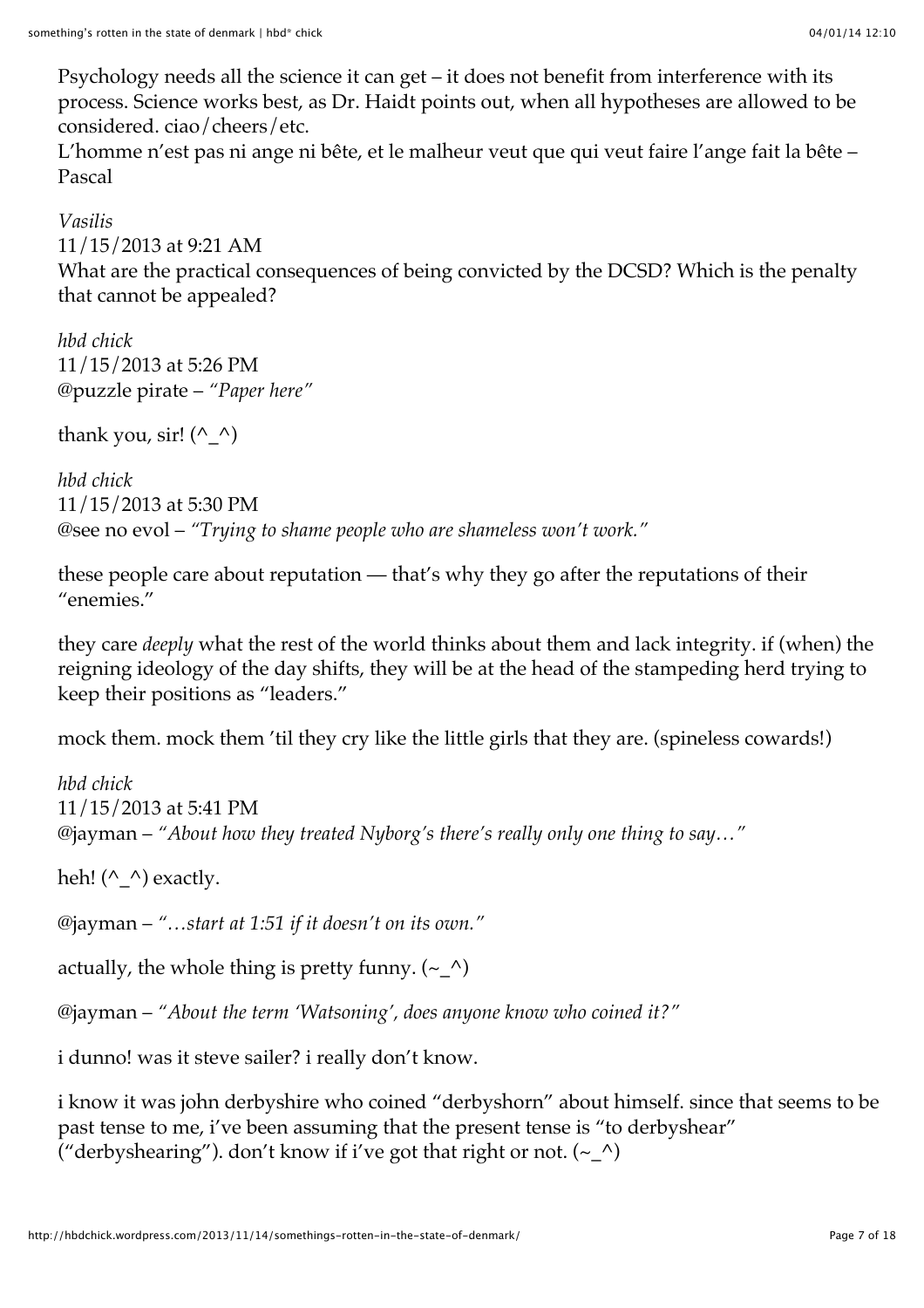*[hbd chick](http://hbdchick.wordpress.com/)* [11/15/2013 at 5:42 PM](http://hbdchick.wordpress.com/2013/11/14/somethings-rotten-in-the-state-of-denmark/#comment-36009) @sisyphean – *"Mommy! Doctor Nyborg is saying mean stuff I don't like and he's hurting my feelings!"*

heh! (^\_^) exACTly! (^\_^)

*[hbd chick](http://hbdchick.wordpress.com/)* [11/15/2013 at 5:44 PM](http://hbdchick.wordpress.com/2013/11/14/somethings-rotten-in-the-state-of-denmark/#comment-36010) @panjoomby – *"The latter is how people were found guilty of witchcraft…*

*"Science works best, as Dr. Haidt points out, when all hypotheses are allowed to be considered."*

excellent!!

*[hbd chick](http://hbdchick.wordpress.com/)* [11/15/2013 at 5:48 PM](http://hbdchick.wordpress.com/2013/11/14/somethings-rotten-in-the-state-of-denmark/#comment-36011) @vasilis – *"What are the practical consequences of being convicted by the DCSD?"*

haven't the faintest. you could always check the dcsd's website to find out. i believe that i linked to it in the post.

the most important consequence, though, is that these idiots can now go to the press/media with this ministry's decision in hand and work further towards ruining dr. nyborg's reputation.

'cause if you destroy a person's reputation, who will listen to him? (the sheeple are stoooopid like that.)

never mind that they haven't addressed the science at all.

*[Luke Lea](https://www.facebook.com/luke.lea.77)* [11/15/2013 at 6:27 PM](http://hbdchick.wordpress.com/2013/11/14/somethings-rotten-in-the-state-of-denmark/#comment-36019) Hmm. All because of a paper by an obscure academic titled, "The decay of Western civilization: Double relaxed Darwinian Selection." It sort of makes you want to read the paper, doesn't it? Are you sure Nyborg didn't hire those guys?

*[hbd chick](http://hbdchick.wordpress.com/)* [11/15/2013 at 6:30 PM](http://hbdchick.wordpress.com/2013/11/14/somethings-rotten-in-the-state-of-denmark/#comment-36023) @luke – *"It sort of makes you want to read the paper, doesn't it? Are you sure Nyborg didn't hire those guys?"*

heh! (^\_^) maybe! (~\_^)

# *[ghazisiz](http://cosmopolitesansracine.wordpress.com/)*

[11/15/2013 at 6:32 PM](http://hbdchick.wordpress.com/2013/11/14/somethings-rotten-in-the-state-of-denmark/#comment-36024)

"maybe they were disappointed that they couldn't test whether or not professor nyborg would float"–Gotta admit, that made us all laugh for five minutes.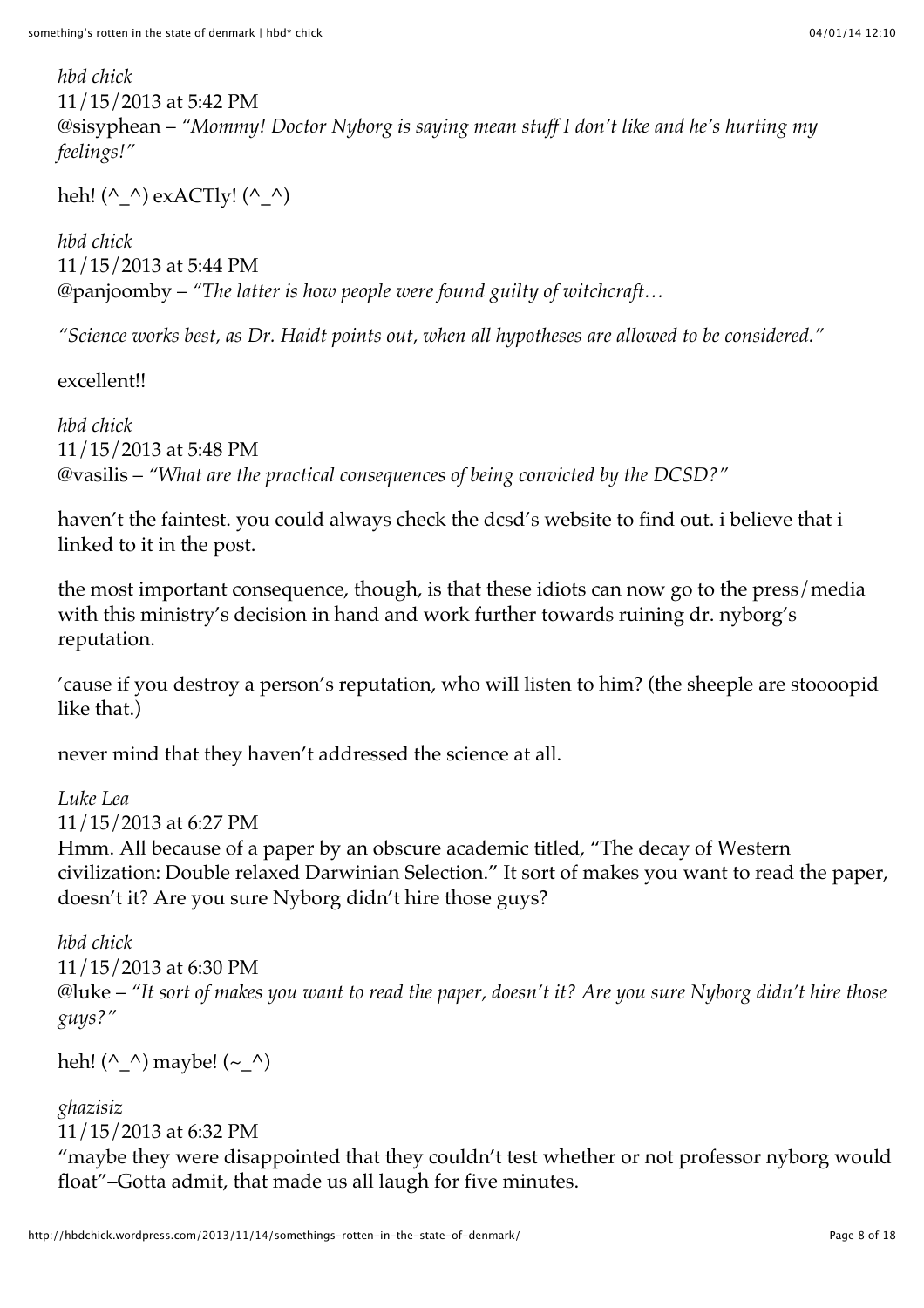Denmark is not just a bit medieval–it's also progressive, in that it is trying to harness university faculty research for economic development. I find it shocking that Danish academics are not allowed to choose their own research topics–they must follow the suggestions of university administrators, who are following the suggestions of elected officials, who are of a quality not so different from elected officials in the US and Canada.

#### *[Luke Lea](https://www.facebook.com/luke.lea.77)*

#### [11/15/2013 at 6:33 PM](http://hbdchick.wordpress.com/2013/11/14/somethings-rotten-in-the-state-of-denmark/#comment-36025)

Jayman asks, "About the term "Watsoning", does anyone know who coined it?" I believe I may have used the verb "to Watson" in the past tense ("Watsoned") back when it was happening. But after what happened to Summers it came so trippingly off my tongue I can't imagine that I was the first.

*[hbd chick](http://hbdchick.wordpress.com/)* [11/15/2013 at 7:15 PM](http://hbdchick.wordpress.com/2013/11/14/somethings-rotten-in-the-state-of-denmark/#comment-36030) @ghazisiz – *"Gotta admit, that made us all laugh for five minutes."*

 $(\sim \wedge)$ 

*[Luke Lea](https://www.facebook.com/luke.lea.77)* [11/15/2013 at 7:35 PM](http://hbdchick.wordpress.com/2013/11/14/somethings-rotten-in-the-state-of-denmark/#comment-36031)

Having looked over that Nyborg paper I see that his conclusions are based on a projection of present trends 50 years into the future. So I would call it less science and more of a warning.

#### *[Jaim Jota](https://www.facebook.com/jaim.jota)*

[11/15/2013 at 10:43 PM](http://hbdchick.wordpress.com/2013/11/14/somethings-rotten-in-the-state-of-denmark/#comment-36042)

Having read Nyborg's paper, it is obvious that it does not follow the standard scientific research format and its thesis cannot be repeated and verified. It is more in the realm of speculation and futurology. His projections of scenarios where the ethnic Danes are a minority in their country are highly speculative. It may happen, but Nybord has not demonstrated it scientifically. And then, some unsupported or debatable assertions like the hereditary nature of democratic or antidemocratic tendencies, and of authoritarian religions, are political. Objectively, the paper works as anti-immigration propaganda, which is perfectly legitimate but no science. Nyborg makes a bad service to Prof. Lynn's discoveries. BTW, the chick's ad homine attack on his opponents is exactly what should not be done in any defense of Prof. Nyborg's work.

#### *[hbd chick](http://hbdchick.wordpress.com/)*

#### [11/15/2013 at 11:56 PM](http://hbdchick.wordpress.com/2013/11/14/somethings-rotten-in-the-state-of-denmark/#comment-36046)

@jaim jota – *"the chick's ad homine attack on his opponents is exactly what should not be done in any defense of Prof. Nyborg's work."*

i didn't make an *ad hominem* attack on anyone.

an *ad hominem* attack would mean that i was trying to dismiss their argument by criticizing their persons somehow. i didn't do that.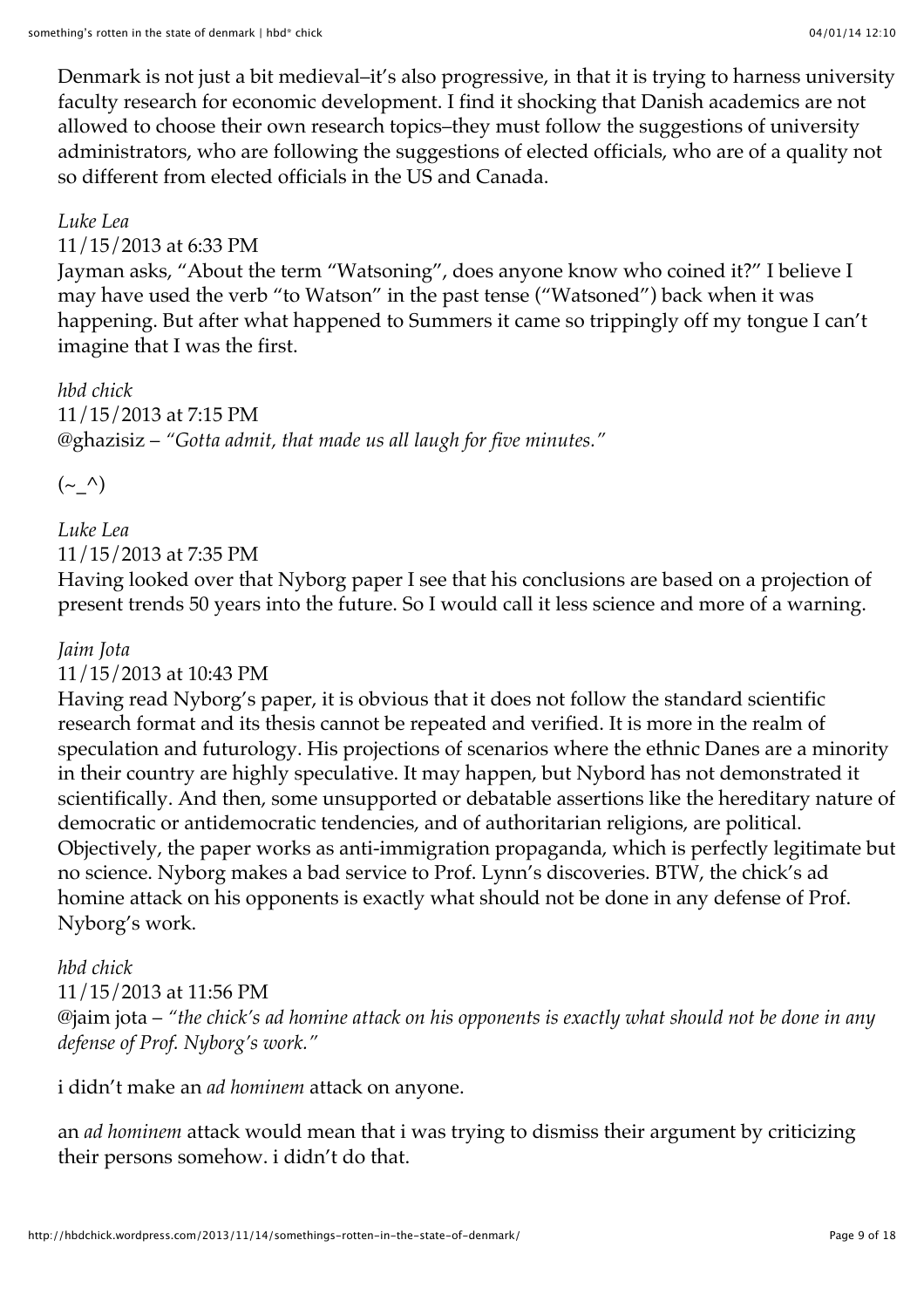i didn't say — nor did i mean — that mammen et al.'s claim that nyborg's conclusions/scientific work is wrong is incorrect.

what i said — and what i meant — is that their (lame) tactic of disputing nyborg's work by going to some government ministry is stupid — and harmful (see pinker's statement). they are stupid — and wimpy — for doing so. and someone needs to tell them that.

they should man up and write and publish a paper showing nyborg to be wrong. it's what scientists do.

*Mike Steinberg* [11/16/2013 at 12:11 AM](http://hbdchick.wordpress.com/2013/11/14/somethings-rotten-in-the-state-of-denmark/#comment-36047) Here is the offending paper.

[https://lesacreduprintemps19.files.wordpress.com/2011/04/nyborg-2011-the-decay-of](https://lesacreduprintemps19.files.wordpress.com/2011/04/nyborg-2011-the-decay-of-western-civilization-double-relaxed-darwinian-selection.pdf)western-civilization-double-relaxed-darwinian-selection.pdf

*[hbd chick](http://hbdchick.wordpress.com/)* [11/16/2013 at 12:19 AM](http://hbdchick.wordpress.com/2013/11/14/somethings-rotten-in-the-state-of-denmark/#comment-36049) @mike – *"Here is the offending paper."*

thanks!  $(^{\wedge} \wedge)$ 

myself…i probably won't be reading it anytime soon. iq/intelligence research not my main interest. plus, i don't feel that i *have* to read it to have an opinion on this "danish committees on scientific dishonesty" business.

it's a stupid and a bad idea. full stop. scientific debates should be fought out in the world of science (journals, conferences, websites/blogs of scientists [not this one]), NOT in the press or in some nanny state committee.

bad idea. very, *very* bad idea.

#### *Matt*

[11/16/2013 at 12:54 AM](http://hbdchick.wordpress.com/2013/11/14/somethings-rotten-in-the-state-of-denmark/#comment-36050) *On 28 October 2013 DCSD found me guilty of scientific misconduct, and requested that the Decay paper be withdrawn from the international scientific literature–with no options for appeal.*

Not clear what the consequences are, if any, if this is not complied with?

There's a lot of talk about acquitting and convicting here but it doesn't seem apparent that there are in fact any consequences. Are academic authorities in Denmark legally bound by these decisions or something?

If the Danes want some neutral body to investigate claims of scientific bias and publish on it, I don't really see a huge problem with this. Seems perhaps bureaucratic, but that is the choice of their society, and maybe it allows serious scientists to spend more time on their actual work than buggering about writing retractions.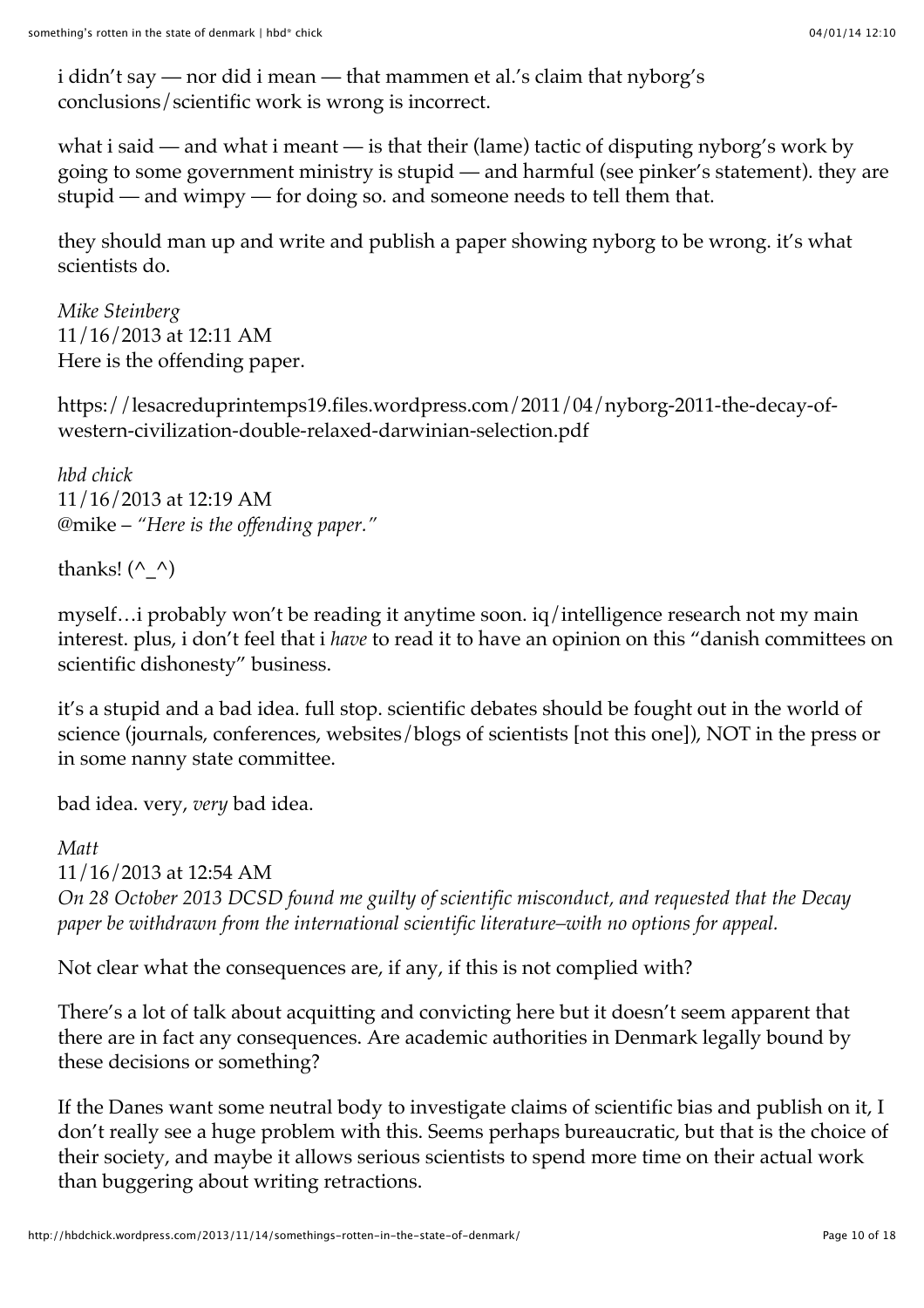It's up to the international scientific journals to take such recommendations on a case by case basis.

If they published Nyborg's work in the first place, the case would have to persuasive for them to reverse their decision, given this would be highly damaging to their credibility. And I doubt this is likely.

It's not like Denmark is going to throw sanctions or reduce foreign aid to countries that don't comply or anything. Even the USA(!) wouldn't do anything as insane as that.

I don't really have much sympathy for whining that decisions made by committees that have essentially legal force, and which journals are not obliged to comply with, ruin "reputation". Scientists are surely not idiots who will simply take anything as the word of god simply because it has the word committee attached (or why are they even scientists?).

Jaim Jota seems fairly spot on about Nyborg's actual work.

*See No Evol* [11/16/2013 at 2:06 AM](http://hbdchick.wordpress.com/2013/11/14/somethings-rotten-in-the-state-of-denmark/#comment-36055) *these people care about reputation…*

Yes. And at present, one's reputation depends on not being a bad person who believes that race exists and is important.

*they care deeply what the rest of the world thinks about them and lack integrity. if (when) the reigning ideology of the day shifts, they will be at the head of the stampeding herd trying to keep their positions as "leaders."*

So the reigning ideology is the important thing and the reigning ideology was created and is now run by shameless people — the ones who gave the world "chutzpah". They're not interested in truth, they're interested in power. It's given them a tremendous advantage, particularly when they use their power to demonize and marginalize everyone who points out how they behave.

*BNKate* [11/16/2013 at 5:01 AM](http://hbdchick.wordpress.com/2013/11/14/somethings-rotten-in-the-state-of-denmark/#comment-36067) The article by Paul Gottfried, linked by See No Evol, is one of the best (ie succinct and informative) that I have read.

It is worth being reminded that the problem is, first and foremost, ideological.

And ideology means discourse, which means language, which means soundbites, buzz words, labels, brands and memes.

The 'guilt' meme seems to have run out of steam, perhaps because it is too abstract.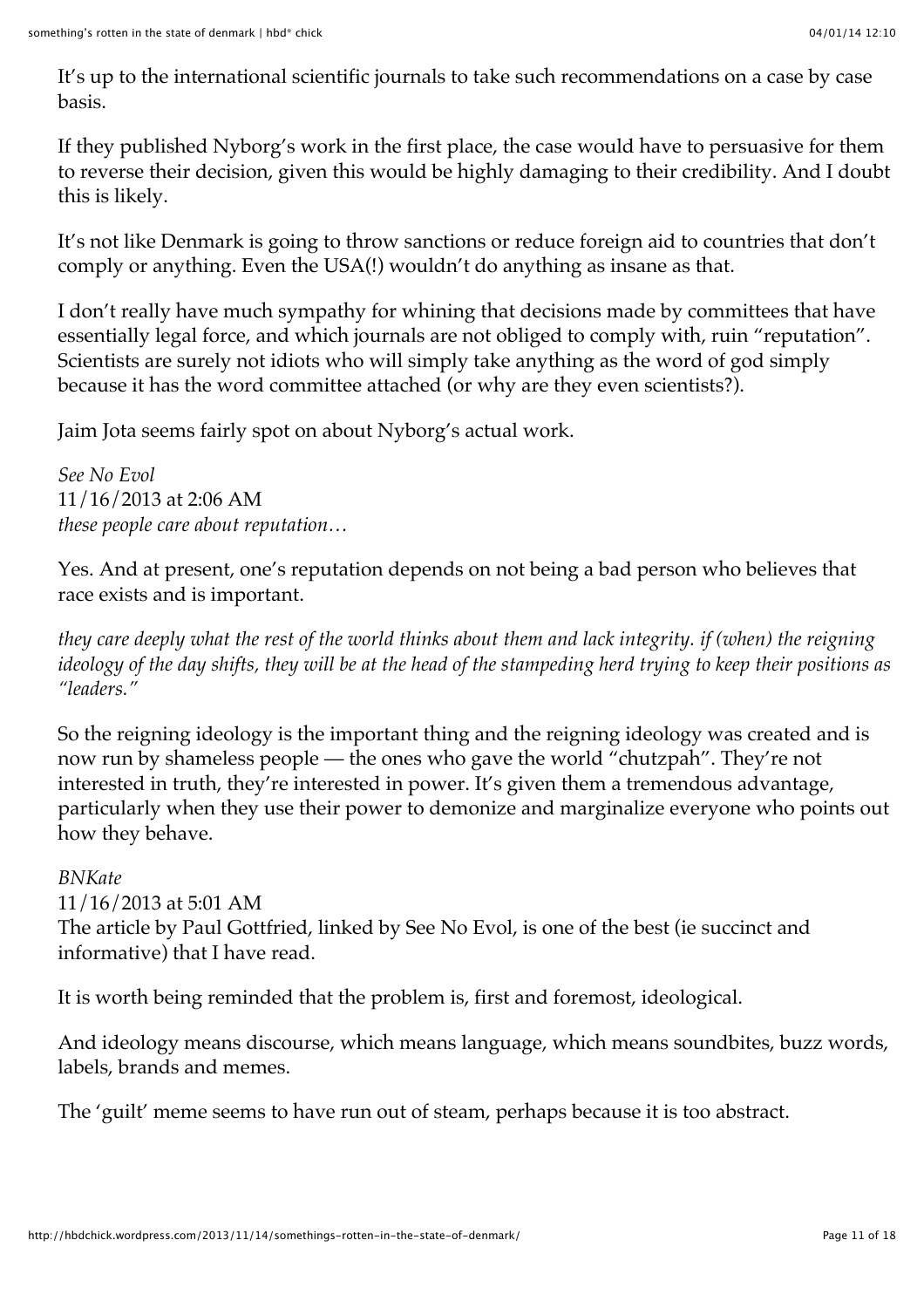The 'ad hominem' meme seems to be gaining ground – there's a video-clip knocking about of a Slovakian Minister telling a very senior Eurocrat to stick to the topic being discussed – but do the majority of the electorate really understand this meme?

The 'authoritarian' meme has also been launched, here as much as anywhere, but again, it seems to be a relatively intellectually-sophisticated type of meme.

The 'democratic' meme seems to have been launched in Europe, and is far easier to comprehend. But many of the majority may not be seeking, primarily for religious reasons, a democratic outcome.

Another meme is the 'humanitarian' meme. An open borders policy is possibly the least humanitarian economic policy option available at this time. Surely most migrants do not wish to migrate, nor especially to live in the Anglosphere or Old Europe. Rather, they would simply like to be able to feed their children as they perceive Anglos and Euros are able to. But I have yet to hear a conservative explain how controlled borders combined with effective investment of human and financial capital represents the true path to humanitarianism.

Another meme that could be launched is the 'consistency' meme. Because why, if the Liberal Consensus wishes to honour all cultures, is the import of products made from endangered wild animals illegal? Are these artifacts not the proud manifestations of fascinating ancient cultures?

Lastly, I suggest that there is a meme to be found in 'colour and diversity'. It occurred to me recently, as I witnessed an autumn of breathtaking beauty in the UK, that the European tribes would have been well camouflaged in deciduous forests. Every hue of yellow, red, orange, green, blue, brown and black, that can be seen in the trees, the earth and the rivers can also be found somewhere in European hair or eye colour. Not only are there 9 discrete eye colours but also every shade between, sometimes in multiple combinations and sometimes changing in different lights. And apparently the European brown eye colour is not dominant in the way that the African and Asian brown eye colour is. Does the world really want to lose this incredible diversity provided by only ?% of the global population?

Apologies if the above is off-topic. Poor Denmark.

## *[Jaim Jota](https://www.facebook.com/jaim.jota)*

## [11/16/2013 at 6:26 AM](http://hbdchick.wordpress.com/2013/11/14/somethings-rotten-in-the-state-of-denmark/#comment-36070)

Chick: If Nyborg's publication was a standard scientific research paper, then a scientific refutation may have been appropiate. But it is not. It is futurology, projecting very recent trends far into the uncertain future. These speculations have their place but not in science.

May be I dont get the cultural context of your calling Nyborg opponents "girlie men" but I assume, in my barrio it would be ranked one step below of "Hijo de Puta".

*[JayMan](http://jaymans.wordpress.com/)* [11/16/2013 at 6:45 AM](http://hbdchick.wordpress.com/2013/11/14/somethings-rotten-in-the-state-of-denmark/#comment-36071) @Jaim Jota: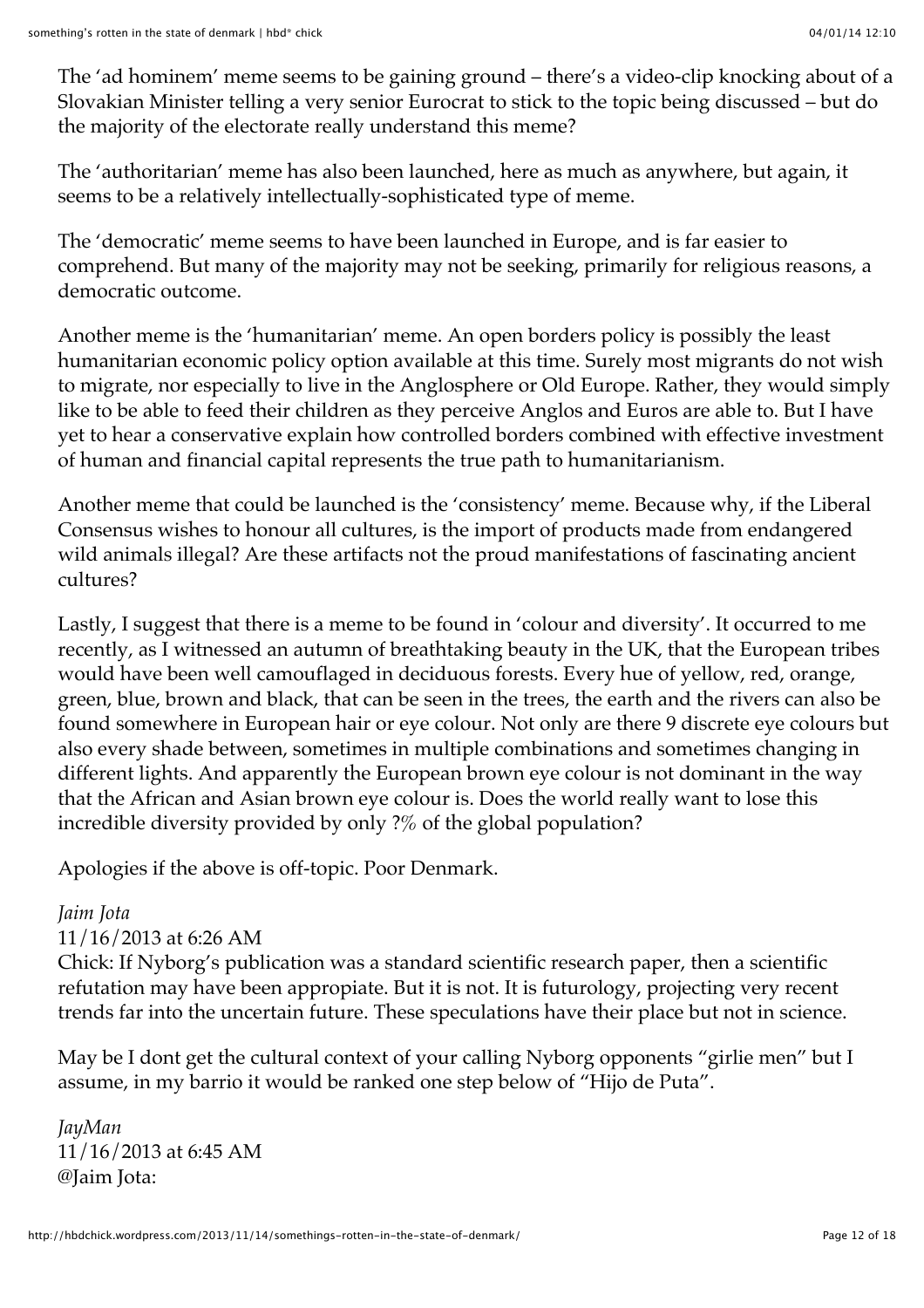*"If Nyborg's publication was a standard scientific research paper, then a scientific refutation may have been appropiate. But it is not. It is futurology, projecting very recent trends far into the uncertain future. These speculations have their place but not in science."*

The conclusions are what they are. It is up to the reader to take them for what they are worth. The *process* through which Nyborg went to make them *is* science, and debating their accuracy also takes *science* to accomplish. That's the way science works, and should always work.

If we are going to call papers that come to inaccurate conclusions "not science", then 95% of scientific papers, especially in the human sciences, would need to be thrown out. Uncovering previous errors is part and parcel to science.

For the record, and take this however ironically as you would, if this were my blog, that would be your last warning before being put on moderation/banned if you kept this up… ;)

#### *[Jaim Jota](https://www.facebook.com/jaim.jota)*

[11/16/2013 at 10:55 AM](http://hbdchick.wordpress.com/2013/11/14/somethings-rotten-in-the-state-of-denmark/#comment-36080)

If he had read my comments, JayMan would know that I dont argue that Nyborg's paper "came to inaccurate conclusions". I say that it would have been more straightforward to write: "Look people, if the immigration of retard level Q people to Denmark continues as now, in fifty years Denmark will be a total mess. Here are my estimates, now refute me." And putting in doubt the manliness of Nyborg's opponents instead of their lack of ethics, is …. well, unexpected coming from a British lady.

*[hbd chick](http://hbdchick.wordpress.com/)*

[11/16/2013 at 11:23 AM](http://hbdchick.wordpress.com/2013/11/14/somethings-rotten-in-the-state-of-denmark/#comment-36082)

@jaim jota – *"And putting in doubt the manliness of Nyborg's opponents instead of their lack of ethics, is …. well, unexpected coming from a British lady."*

i'm not british.

look. if you bothered to follow the links that i offered in the post, you'd know from professor [nyborg that this instance of him being brought before this governmental committee is just one](http://www.amren.com/news/2013/11/danish-government-tries-to-censor-science-it-doesnt-like/) more event out of YEARS of bullying tactics from these guys (and, presumably, other leftist academics). they brought him before this committee before, they regularly bully him at the university, and they CONSTANTLY attack him in the danish media in *very* vicious ways.

these people are behaving like political activists, NOT scientists. they're behaving in ungentlemenly like ways, they're behaving like spoilt children, they're behaving like jerks.

i don't normally go around making fun of people. it's not my usual behavior. i don't like doing it. but these guys — and their ilk — they deserve it.

we need to do more of it. MUCH, more of it.

*[hbd chick](http://hbdchick.wordpress.com/)* [11/16/2013 at 11:39 AM](http://hbdchick.wordpress.com/2013/11/14/somethings-rotten-in-the-state-of-denmark/#comment-36085)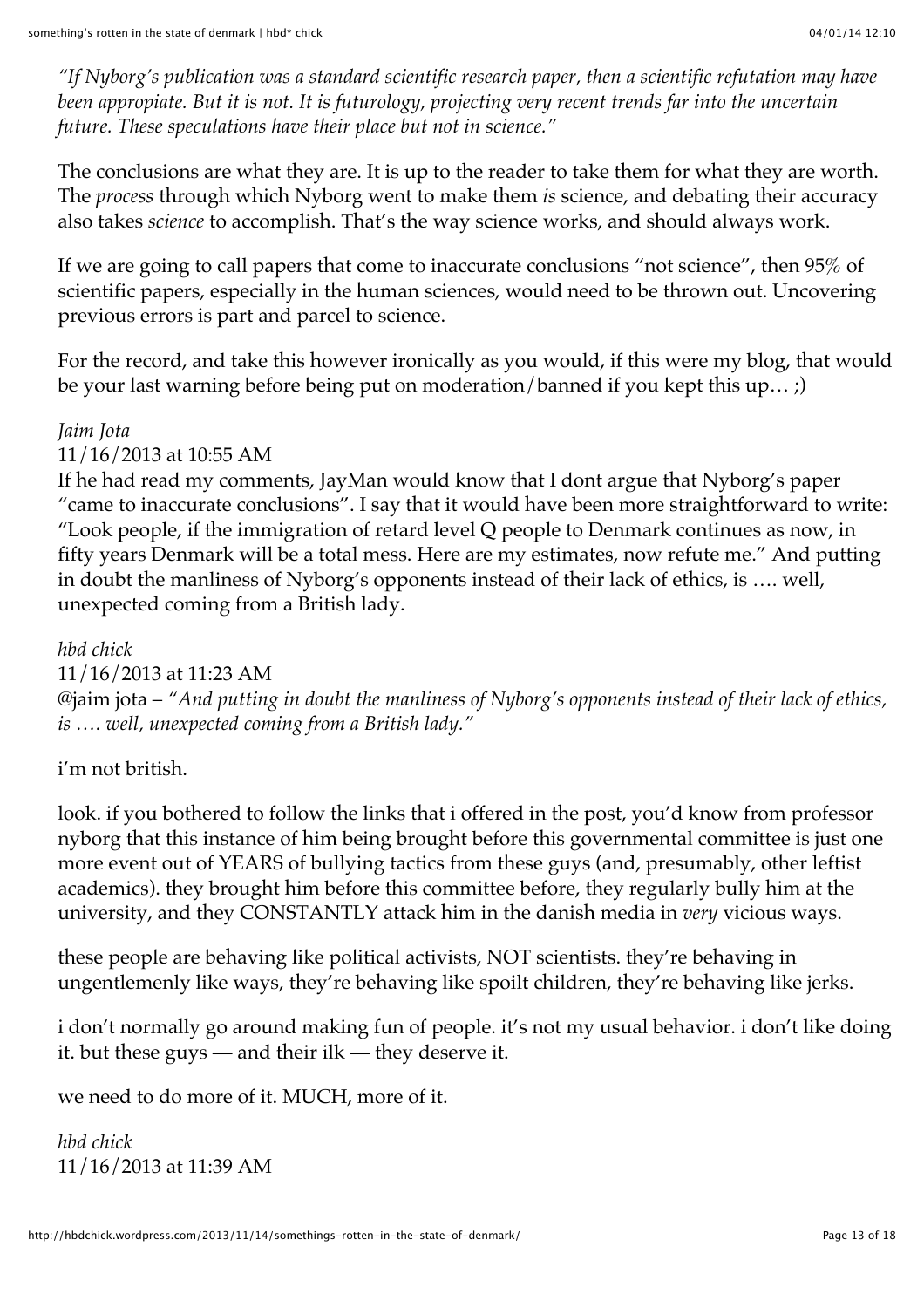@matt – *"Not clear what the consequences are, if any, if this is not complied with…? Are academic authorities in Denmark legally bound by these decisions or something?"*

do i have to do everything myself here? apparently, i do.

well, i'm not gonna. i provided a link to the dcsd website in the post — feel free to click through to it to find out what the consequences from that committee are.

@matt – *"Scientists are surely not idiots who will simply take anything as the word of god simply because it has the word committee attached…?"*

we're not talking about other scientists here. we're talking about these particular academics the ones who brought the complaint — now bringing this government ministry's decision TO THE PRESS. to the public. in an effort to further ruin nyborg's reputation.

also, i don't know where you've been for the last couple of decades, but these are *exactly* the sorts of tactics that have been used against all sorts of politically incorrect research all over the western world, including the u.s. no, we don't have any governmental committee like the danes (yet), but it's all whispers to departmental heads or accusations in public (via the press). people get watsoned! WATSON GOT WATSONED!

this is unacceptable. this is not how science ought to be done.

like pinker said the last time 'round:

*"No one has the right to legislate the truth. It can only be discovered by free inquiry, and that includes investigations that may make people uncomfortable. This is the foundation of liberal society, and it is threatened by attempts to interfere with Dr. Nyborg and his research. If he is incorrect, that will be established by a community of scholars who examine his evidence and arguments and criticize them in open forums of debate, not by the exercise of force to prevent him from pursuing his research. These are the tactics of a police state, and bring shame on any institution that uses them."*

*[hbd chick](http://hbdchick.wordpress.com/)* [11/16/2013 at 11:55 AM](http://hbdchick.wordpress.com/2013/11/14/somethings-rotten-in-the-state-of-denmark/#comment-36087) @jaim jota – *"May be I dont get the cultural context of your calling Nyborg opponents "girlie men" but I assume, in my barrio it would be ranked one step below of 'Hijo de Puta'."*

google is your friend: [girlie men.](http://en.wikipedia.org/wiki/Girlie_men)

girlie men is a lot kinder and gentler, and much less vulgar, than son of a whore. it just means effeminate men.

*[hbd chick](http://hbdchick.wordpress.com/)* [11/16/2013 at 12:05 PM](http://hbdchick.wordpress.com/2013/11/14/somethings-rotten-in-the-state-of-denmark/#comment-36088) @jaim jota – *"If Nyborg's publication was a standard scientific research paper…."*

it is a standard scientific research paper. it was published in a recognized, standard scientific journal, presumably with peer review, so that is that.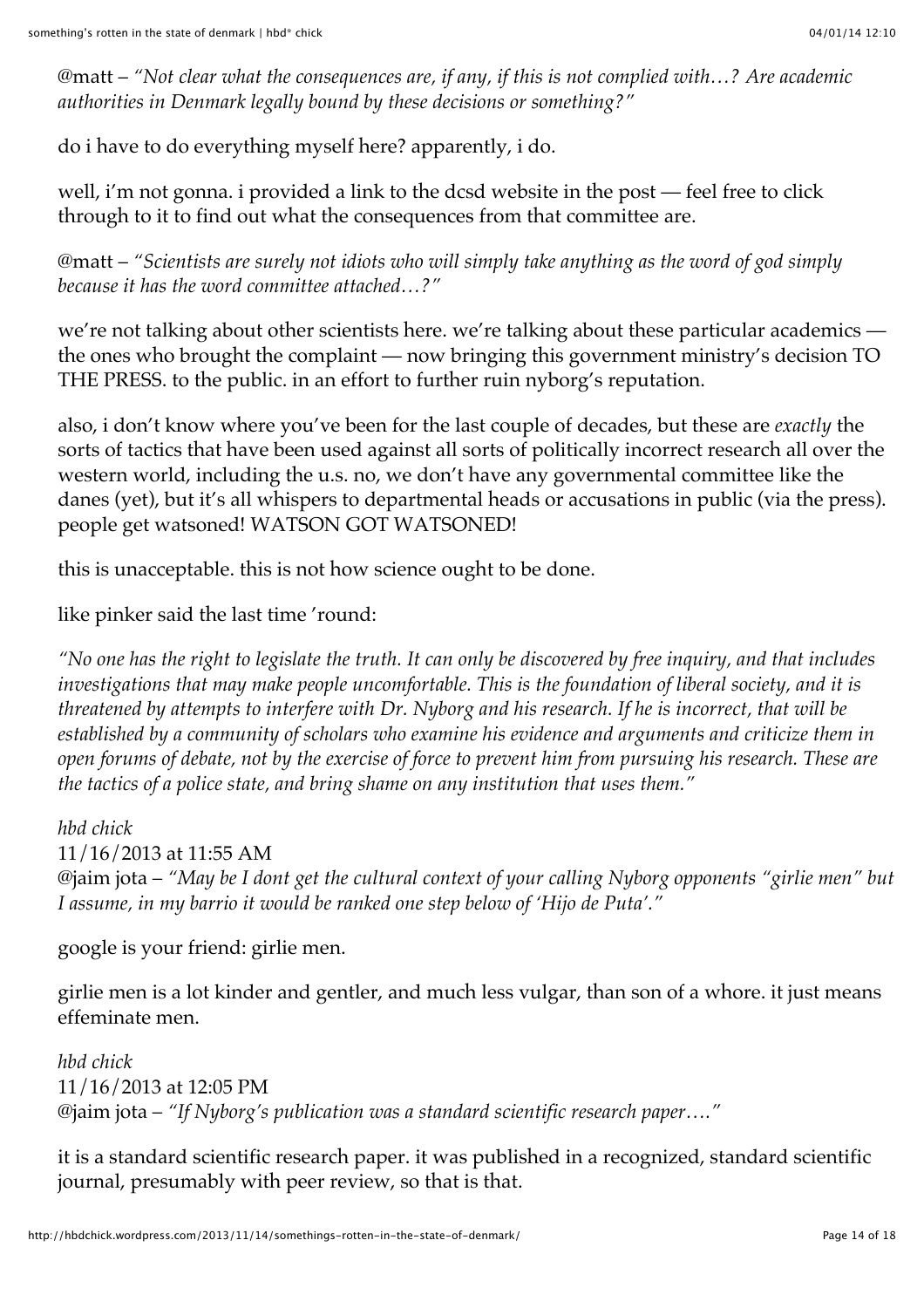and, while your opinions on nyborg's paper are interesting, they're really not relevant here, because your complaints are NOT the same as the complaints of the girlie men who brought the issue to this governmental committee.

again, if you bothered to follow the links in my post, you'd know that there were (i believe) six original complaints, two of which were upheld by this committee. the accusations included plagiarism and not having referenced something correctly (i didn't quite understand that, to be honest — something about the reference in the footnote not matching some numbers in the paper, which nyborg had adjusted in some way — that was dealt with in the journal by an addendum, if i understand what happened correctly — it was something that the reviewers were not bothered by anyway).

i don't know what all of the accusations were — the memorandum from the committee is in danish (also linked to in the post) — but it's my impression that all of them had to do with technical details like this, which *are* of course important — but *none* of them have to do with nyborg's main argument. so, while that might be interesting to discuss, it *wasn't* the issue brought before the committee. as far as i know.

*[hbd chick](http://hbdchick.wordpress.com/)* [11/16/2013 at 12:19 PM](http://hbdchick.wordpress.com/2013/11/14/somethings-rotten-in-the-state-of-denmark/#comment-36089) @see no evol – *"Yes. And at present, one's reputation depends on not being a bad person who believes that race exists and is important."*

yes. and we need to do something to change that.

mock them. shame them. show ordinary people who have swallowed the politically correct ideology without a thought that it's OK to ridicule these idiots for what they are — idiots!

# THE EMPEROR'S NOT WEARING ANY CLOTHES!!

*[hbd chick](http://hbdchick.wordpress.com/)* [11/16/2013 at 12:42 PM](http://hbdchick.wordpress.com/2013/11/14/somethings-rotten-in-the-state-of-denmark/#comment-36091) @bnkate – *"The article by Paul Gottfried, linked by See No Evol, is one of the best (ie succinct and informative) that I have read."*

yeah, that was really good. paul gottfried is really excellent. (thanks, see no evol!)

@bnkate – *"And ideology means discourse, which means language, which means soundbites, buzz words, labels, brands and memes."*

i've gotten in the mood these days for some good ol' fashioned mockery! (which is totally out of my character, like i said, so i'm new to this.  $(-\wedge)$  ) been spending too much time over at [chateau heartiste](http://heartiste.wordpress.com/2013/11/13/goodbye-america-hosurance-edition/).  $({\sim_{\mathcal{L}}})$  but i think he's on to something.

@bnkate – *"Another meme is the 'humanitarian' meme. An open borders policy is possibly the least humanitarian economic policy option available at this time. Surely most migrants do not wish to migrate, nor especially to live in the Anglosphere or Old Europe. Rather, they would simply like to be*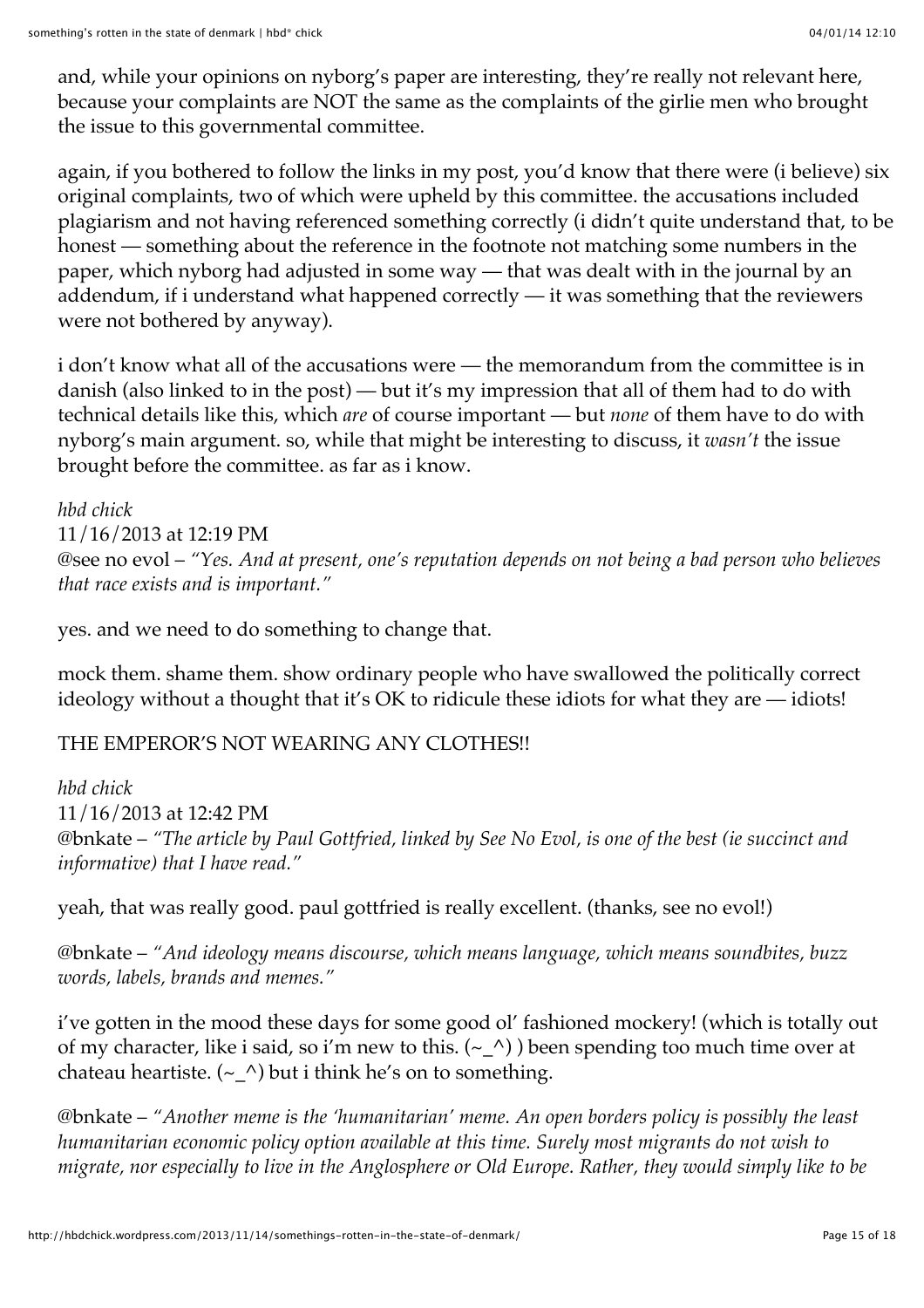*able to feed their children as they perceive Anglos and Euros are able to. But I have yet to hear a conservative explain how controlled borders combined with effective investment of human and financial capital represents the true path to humanitarianism."*

i like this one. brain drain applies here — taking all the well-educated doctors and nurses and engineers from the third world. how is that helping the third world? that's not humanitarian at all.

*Georgia Resident* [11/17/2013 at 9:44 AM](http://hbdchick.wordpress.com/2013/11/14/somethings-rotten-in-the-state-of-denmark/#comment-36109) "They (the Danes) have the highest level of private debt in the world… but they're very good at putting their hands over their ears and going la-la-la,"

Evidently this applies to other things, as well.

*[hbd chick](http://hbdchick.wordpress.com/)* [11/17/2013 at 12:36 PM](http://hbdchick.wordpress.com/2013/11/14/somethings-rotten-in-the-state-of-denmark/#comment-36113) @jaim jota – *"Nyborg makes a bad service to Prof. Lynn's discoveries."*

professor lynn seems to be ok with professor nyborg's paper — see latter part of [this post.](http://drjamesthompson.blogspot.no/2013/11/was-scientific-dishonesty-minister.html)

*panjoomby* [11/17/2013 at 1:32 PM](http://hbdchick.wordpress.com/2013/11/14/somethings-rotten-in-the-state-of-denmark/#comment-36116) elijah armstrong's reaction to this is a beaut! if you haven't seen it, fun awaits! <http://elijahlarmstrong.wordpress.com/2013/11/16/open-letter-to-morten-kjeldgaard/>

*[hbd chick](http://hbdchick.wordpress.com/)* [11/17/2013 at 1:59 PM](http://hbdchick.wordpress.com/2013/11/14/somethings-rotten-in-the-state-of-denmark/#comment-36118) see also elijah armstrong's [Open letter to Morten Kjeldgaard](http://elijahlarmstrong.wordpress.com/2013/11/16/open-letter-to-morten-kjeldgaard/).  $(\sim \wedge)$ 

*[Frau Katze \(@LolKatzen\)](http://twitter.com/LolKatzen)* [11/17/2013 at 11:59 PM](http://hbdchick.wordpress.com/2013/11/14/somethings-rotten-in-the-state-of-denmark/#comment-36176) Re: Jaim Jota *Having read Nyborg's paper, it is obvious that it does not follow the standard scientific research format and its thesis cannot be repeated and verified. It is more in the realm of speculation and futurology*

What about the hundreds of papers speculating about global warming? From reading around on it, I think they are onto something. But much of it is very speculative. And they too are predicting far into the future. And are unable to carry out experiments. Why is that allowed but not Nyborg?

Dreadful stuff from the nation of the great physicist Niels Bohr.

*[Frau Katze \(@LolKatzen\)](http://twitter.com/LolKatzen)* [11/18/2013 at 12:02 AM](http://hbdchick.wordpress.com/2013/11/14/somethings-rotten-in-the-state-of-denmark/#comment-36177) And no, you're being ad hominem. This is political, not scientific. It reminds me of the old Soviet Union. (Joke about trial by floating hilarious).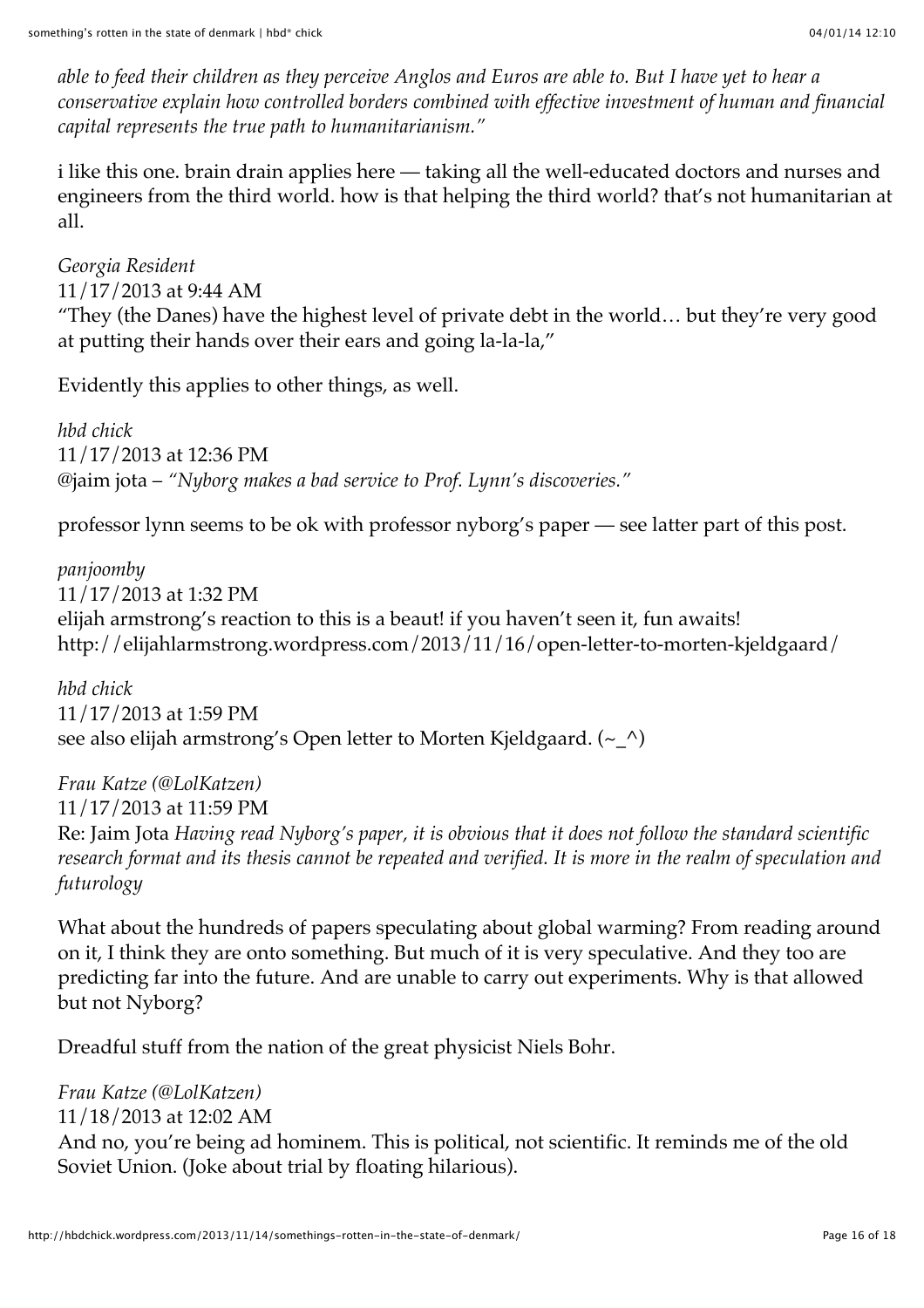*[Frau Katze \(@LolKatzen\)](http://twitter.com/LolKatzen)* [11/18/2013 at 12:04 AM](http://hbdchick.wordpress.com/2013/11/14/somethings-rotten-in-the-state-of-denmark/#comment-36178) I meant NOT being ad hominem.

Grrrr, WordPress needs to make their comments editable. Like the much better Disqus system. (Just an opinion, I know opinions vary).

*See No Evol* [11/18/2013 at 2:01 AM](http://hbdchick.wordpress.com/2013/11/14/somethings-rotten-in-the-state-of-denmark/#comment-36181) *yeah, that was really good. [paul gottfried](http://www.vdare.com/articles/a-jewish-conservative-wonders-is-free-speech-really-a-jewish-tradition) is really excellent. (thanks, see no evol!)*

Glad you and bnkate found it interesting. I don't like this subject, but unfortunately it's important. Try these too:

Controlling. Bullying. Censoring. Refusing to submit to the rule of law. Demanding Canada import foreign ideas of censorship. Excusing — or even celebrating — the corruption and abuses in the Canadian Human Rights Commission. If I weren't a Jew, I'm afraid Burny would turn me into an anti-Semite. Nobody likes a bully telling you he wants to take away your freedom. And that bully says he speaks for all Jews. If Burny didn't exist, Stormfront would have to make him up.

[The Canadian Jewish Congress is embarrassing the Jews](http://ezralevant.com/2009/09/the-canadian-jewish-congress-i.html)

"Liberal democracy is in danger," Sacks said, adding later: "The politics of freedom risks descending into the politics of fear." Sacks said Britain's politics had been poisoned by the rise of identity politics, as minorities and aggrieved groups jockeyed first for rights, then for special treatment. The process, he said, began with Jews, before being taken up by blacks, women and gays. He said the effect had been "inexorably divisive."

[Britain's top rabbi warns against multiculturalism](http://isteve.blogspot.co.uk/2007/10/britains-top-rabbi-warns-against.html)

*bochick* [11/19/2013 at 6:12 AM](http://hbdchick.wordpress.com/2013/11/14/somethings-rotten-in-the-state-of-denmark/#comment-36217) I look forward to Europeans and "White Americans" being demographically replaced by various other peoples.

Also using girly as an insult while being a woman LOLLLLL stronk powerfur manly woman.

*[Lightning Round – 2013/11/20 | Free Northerner](http://freenortherner.wordpress.com/2013/11/20/lightning-round-20131120/)* [11/19/2013 at 10:03 PM](http://hbdchick.wordpress.com/2013/11/14/somethings-rotten-in-the-state-of-denmark/#comment-36235) […] A Watsoning in Denmark. […]

*BNKate* [11/20/2013 at 6:27 AM](http://hbdchick.wordpress.com/2013/11/14/somethings-rotten-in-the-state-of-denmark/#comment-36244) thanx 4 linx, See No Evol – it's interesting that these days some of the best links date back a few years, and it's interesting to see what people were commenting at the time.

*[top ten list 2013 | hbd\\* chick](http://hbdchick.wordpress.com/2013/12/30/top-ten-list-2013/)*